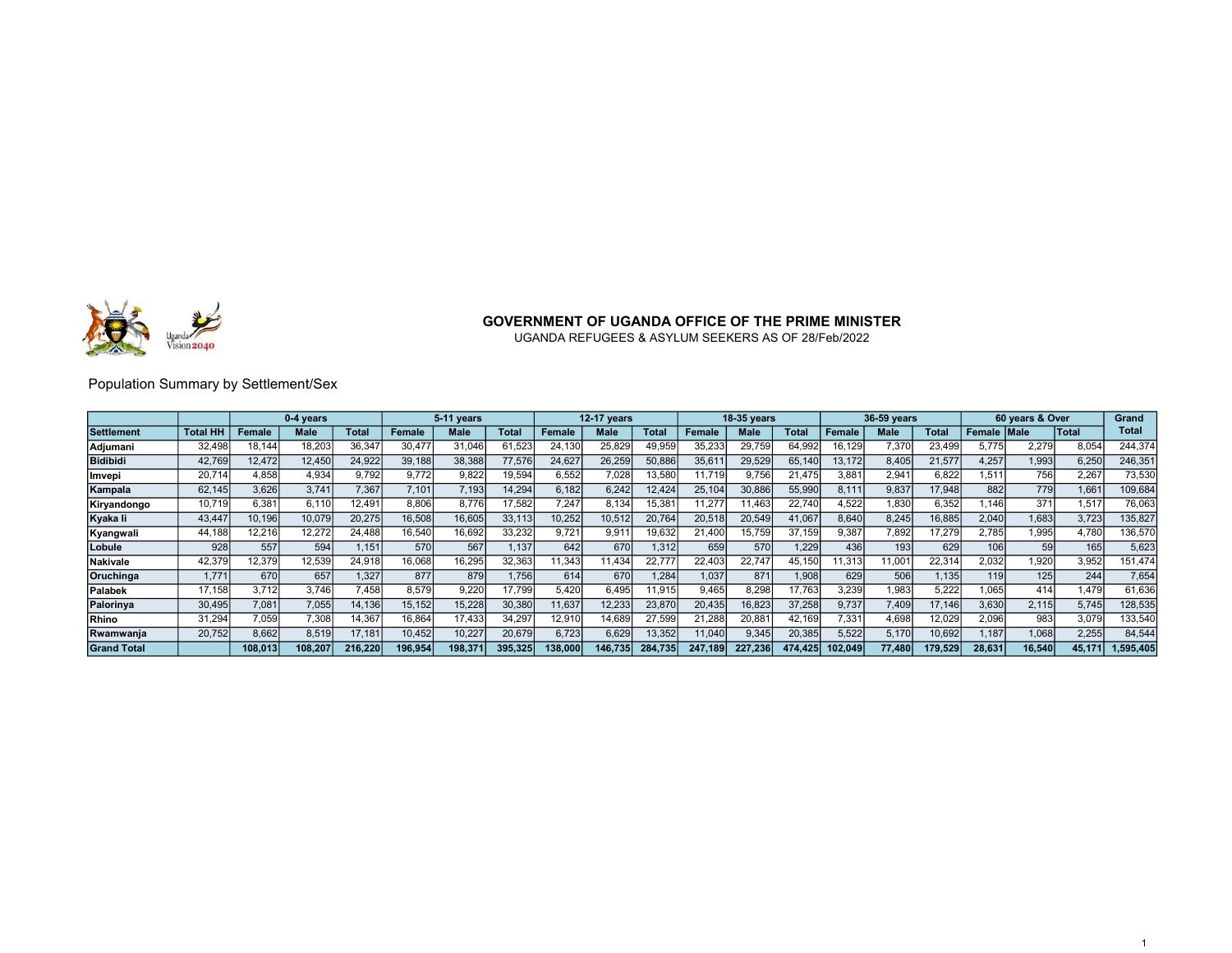

UGANDA REFUGEES & ASYLUM SEEKERS AS OF 28/Feb/2022

### Population Summary by Country of Origin/Sex

| <b>Country of Origin</b>        | <b>Female</b>           | <b>Male</b>    | <b>Total</b>    |
|---------------------------------|-------------------------|----------------|-----------------|
| South Sudan                     | 504,503                 | 460,457        | 964,960         |
| DR Congo                        | 238,746                 | 228,258        | 467,004         |
| Burundi                         | 23,375                  | 25,180         | 48,555          |
| Somalia                         | 24,938                  | 31,967         | 56,905          |
| Rwanda                          | 13,527                  | 12,565         | 26,092          |
| Eritrea                         | 11,993                  | 10,850         | 22,843          |
| Ethiopia                        | 1,989                   | 2,532          | 4,521           |
| Sudan                           | 1,454                   | 2,286          | 3,740           |
| Pakistan                        | 77                      | 152            | 229             |
| Kenya                           | 108                     | 150            | 258             |
| Turkey                          | 33                      | 43             | 76              |
| Yemen                           | 17                      | 19             | 36              |
| Syrian Arab Republic            | 2                       | 25             | 27              |
| <b>Central African Republic</b> | 24                      | 19             | $\overline{43}$ |
| Congo, Republic of the          | 16                      | 17             | 33              |
| Cameroon                        | 5                       | 8              | 13              |
| Egypt                           | 4                       | 6              | 10              |
| Tanzania                        | 12                      | $\overline{7}$ | 19              |
| Guinea                          | 3                       | $\overline{2}$ | 5               |
| Senegal                         | $\overline{\mathbf{4}}$ | 6              | 10              |
| Chad                            | 1                       | 9              | 10              |
| Mali                            | 1                       | 3              | $\overline{4}$  |
| Iran, Islamic Republic of       | 1                       | $\overline{2}$ | 3               |
| Palestine                       |                         | 3              | 3               |
| Zambia                          | 1                       |                | 1               |
| Côte d'Ivoire                   |                         | 1              | $\mathbf{1}$    |
| India                           | $\overline{a}$          | $\mathbf{1}$   | 1               |
| Nigeria                         | 1                       | L              | $\mathbf{1}$    |
| Malawi                          |                         | 1              | 1               |
| Liberia                         | $\mathbf{1}$            |                | 1               |
| <b>Total</b>                    | 820,836                 | 774,569        | 1,595,405       |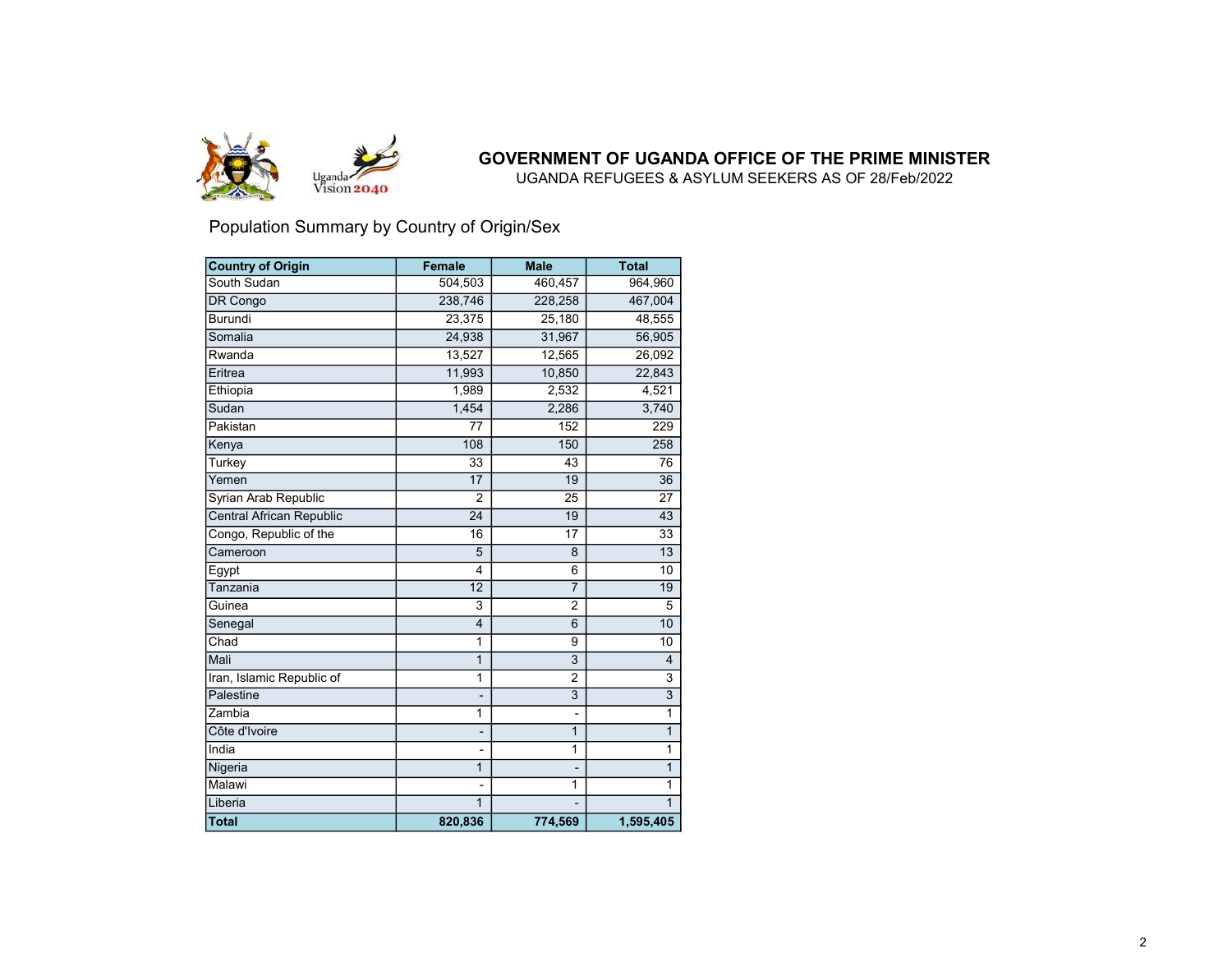

UGANDA REFUGEES & ASYLUM SEEKERS AS OF 28/Feb/2022

Population Summary by Refugee Status/Sex

| <b>Refugee Status</b> | <b>Female</b> | <b>Male</b> | <b>Grand Total</b> |
|-----------------------|---------------|-------------|--------------------|
| Refugee               | 798.354       | 751,650     | 1.550.004          |
| Asylum Seeker         | 22,482        | 22.919      | 45.401             |
| <b>Grand Total</b>    | 820,836       | 774,569     | 1,595,405          |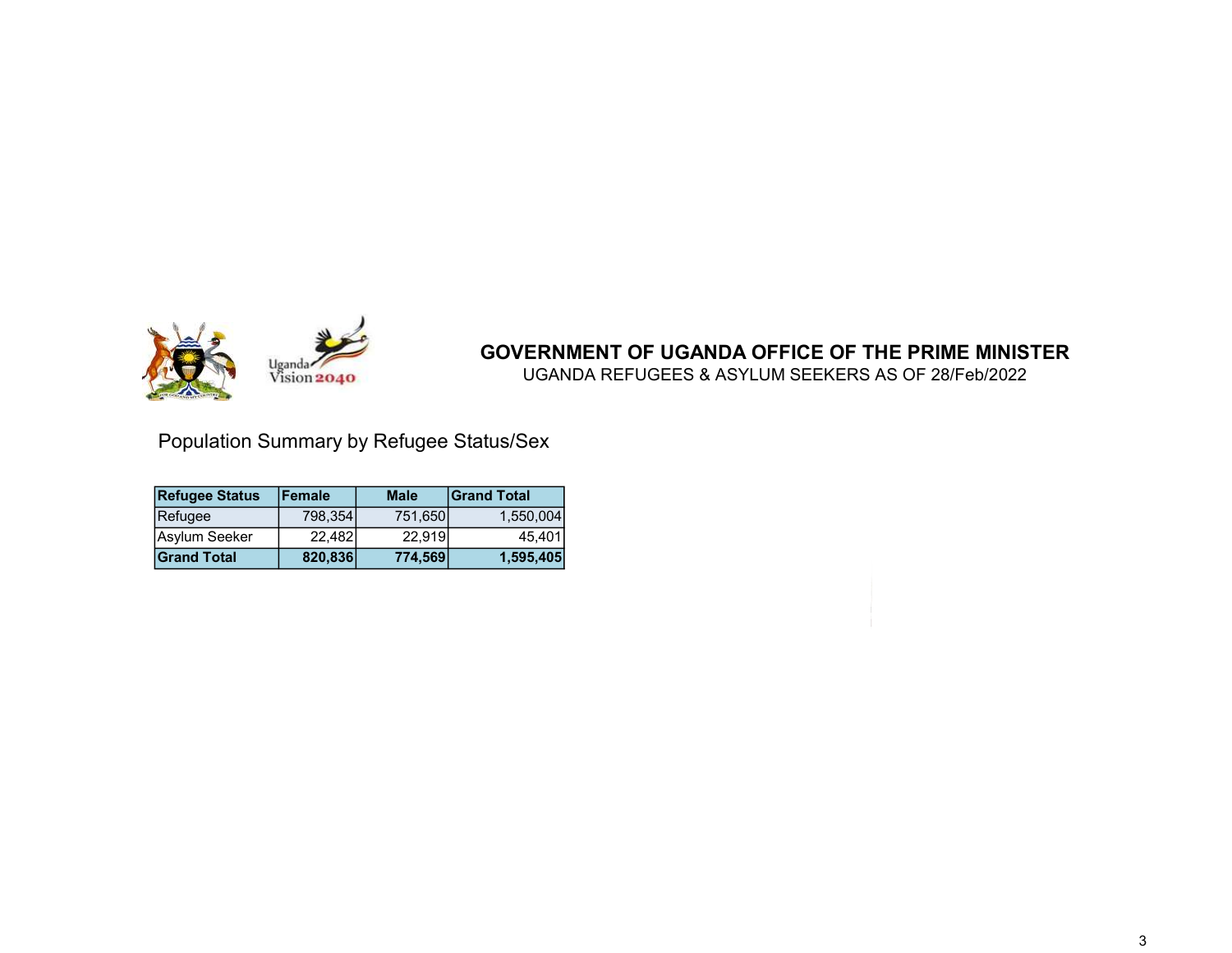

UGANDA REFUGEES & ASYLUM SEEKERS AS OF 28/Feb/2022

# Population Summary by Refugee Status/Settlement

| <b>Settlement</b>  | <b>Asylum Seekers</b> | <b>Refugees</b> | <b>Grand Total</b> |
|--------------------|-----------------------|-----------------|--------------------|
| Adjumani           | 93                    | 244,281         | 244,374            |
| <b>Bidibidi</b>    | 2                     | 246,349         | 246,351            |
| Imvepi             | 10                    | 73,520          | 73,530             |
| Kampala            | 28,645                | 81,039          | 109,684            |
| Kiryandongo        | 34                    | 76,029          | 76,063             |
| Kyaka li           | 3,766                 | 132,061         | 135,827            |
| Kyangwali          | 2,525                 | 134,045         | 136,570            |
| Lobule             |                       | 5,622           | 5,623              |
| Nakivale           | 8,930                 | 142,544         | 151,474            |
| Oruchinga          |                       | 7,654           | 7,654              |
| Palabek            | 14                    | 61,622          | 61,636             |
| Palorinya          | 15                    | 128,520         | 128,535            |
| Rhino              | 8                     | 133,532         | 133,540            |
| Rwamwanja          | 1,358                 | 83,186          | 84,544             |
| <b>Grand Total</b> | 45,401                | 1,550,004       | 1,595,405          |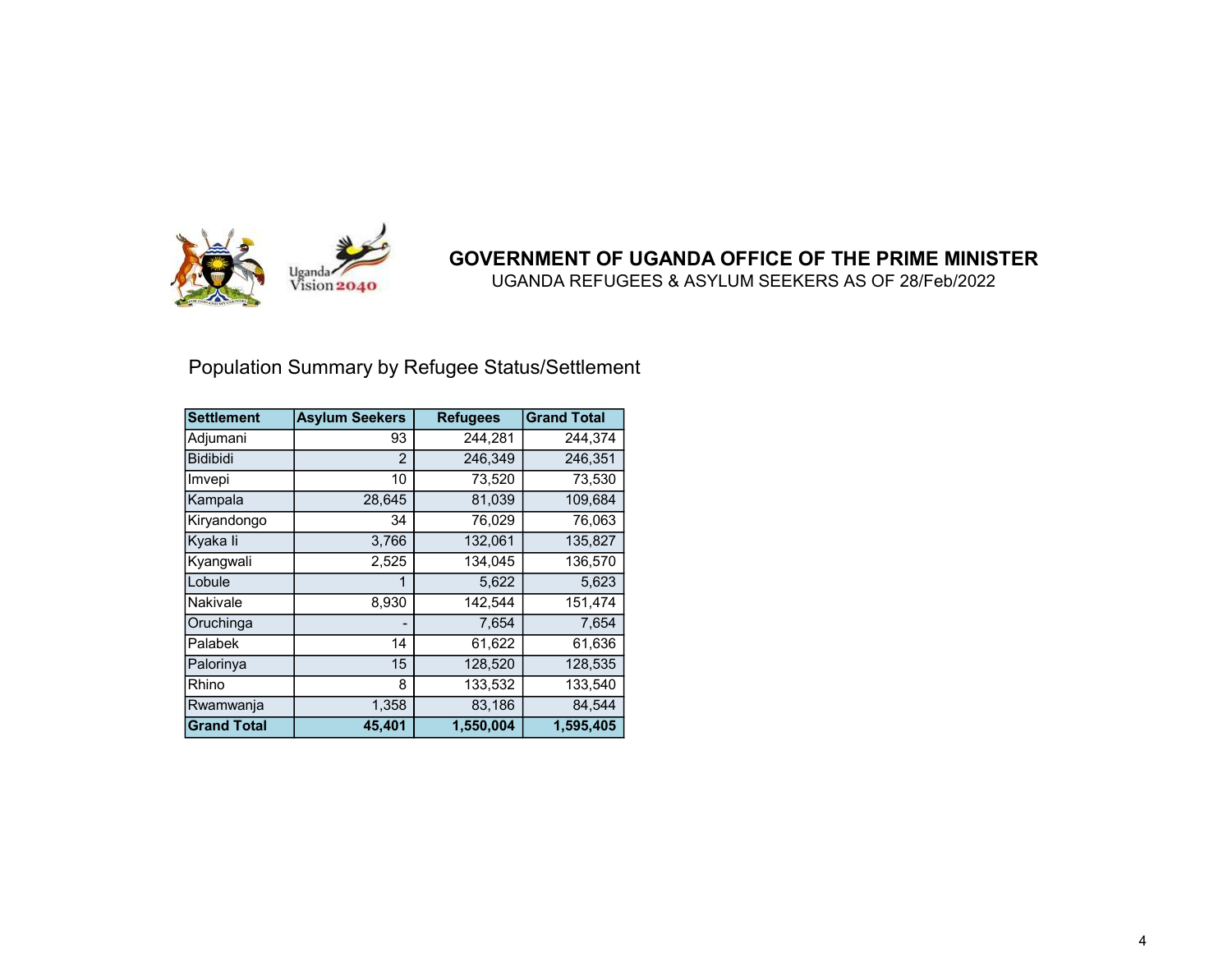

### GOVERNMENT OF UGANDA OFFICE OF THE PRIME MINISTER UGANDA REFUGEES & ASYLUM SEEKERS AS OF 28/Feb/2022

|                   |                   |                                |                         | 0-4 years               |                         |                          | 5-11 years               |                          |                | <b>12-17 years</b>      |                          |                 | 18-35 years          |                         |                          | 36-59 years    |                |                | 60 years & Over |                          | Grand                   |
|-------------------|-------------------|--------------------------------|-------------------------|-------------------------|-------------------------|--------------------------|--------------------------|--------------------------|----------------|-------------------------|--------------------------|-----------------|----------------------|-------------------------|--------------------------|----------------|----------------|----------------|-----------------|--------------------------|-------------------------|
| <b>Settlement</b> | <b>Ref Status</b> | Origin                         | Female                  | <b>Male</b>             | <b>Total</b>            | Female                   | <b>Male</b>              | <b>Total</b>             | Female         | Male                    | <b>Total</b>             | Female          | Male                 | <b>Total</b>            | Female                   | Male           | <b>Total</b>   | Female         | Male            | <b>Total</b>             | Total                   |
| Adjumani          | Asylum Seekers    | Burundi                        |                         |                         |                         |                          |                          |                          |                |                         |                          |                 | $\overline{2}$       | 2                       |                          |                |                |                |                 |                          | $\overline{2}$          |
|                   |                   | Eritrea                        | $\overline{1}$          | $\mathbf{1}$            | $\overline{2}$          | $\blacksquare$           | $\mathbf{1}$             | $\overline{1}$           |                |                         |                          | $\overline{1}$  | $\mathbf{1}$         | $\overline{\mathbf{c}}$ |                          |                |                |                |                 | $\overline{\phantom{a}}$ | $5\phantom{.0}$         |
|                   |                   | Ethiopia                       |                         |                         |                         | ÷.                       |                          | ÷.                       |                |                         |                          |                 | ÷.                   |                         | ÷.                       | $\overline{1}$ | $\overline{1}$ |                |                 |                          | $\mathbf{1}$            |
|                   |                   | South Sudan                    | $\overline{5}$          | $\overline{\mathbf{c}}$ | $\overline{7}$          | $\overline{\phantom{a}}$ |                          |                          |                | $\mathbf{1}$            | $\sqrt{2}$               |                 |                      |                         |                          |                |                |                |                 |                          | $\overline{9}$          |
|                   |                   | Sudan                          | $\overline{3}$          | 5                       | 8                       | 12                       | 9                        | 21                       | $\overline{3}$ | 9                       | 12                       | 6               | 12                   | 18                      | $\overline{5}$           | 11             | 16             |                | 1               | $\mathbf{1}$             | 76                      |
|                   | Refugees          | Burundi                        | $\sim$                  |                         | $\sim$                  | $\sim$                   | $\overline{\phantom{a}}$ | $\overline{\phantom{a}}$ | $\sim$         | $\sim$                  | $\overline{\phantom{a}}$ | $\overline{1}$  | $\sim$               | $\mathbf{1}$            | $\overline{\phantom{a}}$ |                |                |                | $\sim$          | $\sim$                   | $\overline{1}$          |
|                   |                   | DR Congo                       | $\overline{\mathbf{3}}$ | 6                       | $\overline{9}$          | $\overline{1}$           | $\overline{4}$           | 5                        |                |                         |                          | $5\overline{5}$ | 23                   | 28                      | $\overline{2}$           | 19             | 21             | $\mathbf{1}$   |                 | $\mathbf{1}$             | 64                      |
|                   |                   | Eritrea                        |                         |                         |                         | $\overline{\phantom{a}}$ |                          | $\overline{\phantom{a}}$ |                |                         |                          |                 |                      |                         |                          | $\mathbf{1}$   | $\mathbf{1}$   |                |                 |                          | $\mathbf{1}$            |
|                   |                   | Ethiopia                       |                         | $\ddot{\phantom{0}}$    | $\mathbf{1}$            | $\overline{1}$           |                          | $\overline{1}$           |                |                         |                          |                 |                      |                         |                          | $\mathbf{1}$   | $\overline{1}$ |                |                 |                          | $\overline{3}$          |
|                   |                   | Kenya                          |                         | $\mathbf{1}$            | $\mathbf{1}$            | $\sim$                   | $\overline{\phantom{a}}$ | $\sim$                   |                |                         |                          | $\overline{1}$  |                      | $\mathbf{1}$            |                          |                |                |                |                 | ٠.                       | $\overline{2}$          |
|                   |                   |                                | $\overline{1}$          | $\mathbf{1}$            | $\overline{2}$          | $\sim$                   |                          | ÷.                       |                |                         |                          | $\overline{1}$  |                      | $\mathbf{1}$            |                          |                |                |                |                 |                          | $\overline{3}$          |
|                   |                   | Rwanda                         | 18,123                  | 18,179                  | 36,302                  | 30,438                   | 31,012                   | 61,450                   | 24,114         | 25,801                  | 49,915                   | 35,198          | 29,706               | 64,904                  | 16,110                   |                | 23,423         | 5,770          | 2,273           | 8,043                    | 244,037                 |
|                   |                   | South Sudan                    |                         |                         |                         |                          |                          |                          |                |                         |                          |                 |                      |                         |                          | 7,313          |                |                |                 |                          |                         |
|                   |                   | Sudan                          | 8                       |                         | 15                      | 25                       | 20                       | 45                       | 12             | 18                      | 30                       | 20              | 15                   | 35                      | 12                       | 24             | 36             | $\overline{4}$ | 5               | 9                        | 170                     |
|                   |                   | <b>Total</b>                   | 18,144                  | 18,203                  | 36,347                  | 30,477                   | 31,046                   | 61,523                   | 24,130         | 25,829                  | 49,959                   | 35,233          | 29,759               | 64,992                  | 16,129                   | 7,370          | 23,499         | 5,775          | 2,279           | 8,054                    | 244,374                 |
| <b>Bidibidi</b>   | Asylum Seekers    | South Sudan                    |                         | $\mathbf{1}$            | $\mathbf{1}$            | $\mathbf{1}$             |                          | $\overline{1}$           |                |                         |                          |                 |                      |                         |                          |                |                |                |                 |                          | $\overline{2}$          |
|                   | Refugees          | Burundi                        |                         |                         |                         | $\sim$                   |                          |                          |                |                         |                          |                 |                      |                         |                          | $\overline{1}$ | $\overline{1}$ |                |                 |                          | $\overline{1}$          |
|                   |                   | DR Congo                       | $\overline{4}$          | $\overline{4}$          | $\overline{\mathbf{8}}$ | $\overline{4}$           | $\mathbf{1}$             | 5                        | $\mathbf{1}$   | $\overline{2}$          | 3                        | $\overline{5}$  | 26                   | 31                      | $\mathbf{1}$             | 20             | 21             |                | 3               | 3                        | 71                      |
|                   |                   | Ethiopia                       |                         |                         |                         | $\sim$                   |                          |                          |                |                         |                          |                 |                      |                         |                          | 2              | $\overline{2}$ |                |                 |                          | $\overline{2}$          |
|                   |                   | South Sudan                    | 12,457                  | 12,437                  | 24,894                  | 39,170                   | 38,381                   | 77,551                   | 24,619         | 26,249                  | 50,868                   | 35,584          | 29,478               | 65,062                  | 13,166                   | 8,374          | 21,540         | 4,256          | 1,990           | 6,246                    | 246,161                 |
|                   |                   | Sudan                          | 11                      | 8                       | 19                      | 13                       | 6                        | 19                       | 7              | 8                       | 15                       | 22              | 25                   | 47                      | 5                        | $\overline{8}$ | 13             | $\mathbf{1}$   |                 | $\mathbf{1}$             | 114                     |
|                   |                   | <b>Total</b>                   | 12,472                  | 12,450                  | 24,922                  | 39,188                   | 38,388                   | 77,576                   | 24,627         | 26,259                  | 50,886                   | 35,611          | 29,529               | 65,140                  | 13,172                   | 8,405          | 21,577         | 4,257          | 1,993           | 6,250                    | 246,351                 |
| Imvepi            | Asylum Seekers    | Ethiopia                       |                         |                         |                         | $\overline{\phantom{a}}$ |                          |                          |                |                         |                          |                 |                      |                         |                          | $\mathbf{1}$   | $\overline{1}$ |                |                 |                          | $\mathbf{1}$            |
|                   |                   | South Sudan                    |                         |                         |                         | $\overline{\phantom{a}}$ |                          | ۰.                       |                |                         |                          |                 | 3                    | 3                       |                          | 5              | 5              |                |                 | ٠.                       | $\boldsymbol{8}$        |
|                   |                   | Sudan                          |                         |                         |                         | $\overline{\phantom{a}}$ |                          | ۰.                       |                |                         |                          |                 | $\ddot{\phantom{0}}$ | $\mathbf{1}$            |                          |                |                |                |                 |                          | $\mathbf{1}$            |
|                   | Refugees          | Central African<br>Republic    |                         |                         |                         | $\mathbf{1}$             |                          | $\overline{1}$           |                |                         |                          |                 |                      |                         |                          |                |                |                |                 |                          | $\overline{1}$          |
|                   |                   | Chad                           |                         |                         |                         | $\overline{1}$           |                          | $\overline{1}$           |                |                         |                          |                 |                      |                         |                          |                |                |                |                 |                          | $\mathbf{1}$            |
|                   |                   | DR Congo                       | 143                     | 143                     | 286                     | 223                      | 218                      | 441                      | 188            | 225                     | 413                      | 286             | 321                  | 607                     | 94                       | 81             | 175            | 17             | 17              | 34                       | 1,956                   |
|                   |                   | Rwanda                         |                         |                         |                         | $\overline{\phantom{a}}$ |                          |                          |                |                         |                          |                 |                      |                         | $\mathbf{1}$             |                | $\overline{1}$ |                |                 |                          | $\mathbf{1}$            |
|                   |                   | Senegal                        |                         |                         |                         |                          |                          |                          |                |                         |                          |                 |                      |                         |                          |                |                |                |                 |                          | $\mathbf{1}$            |
|                   |                   | South Sudan                    | 4,715                   | 4,790                   | 9,505                   | 9,544                    | 9,603                    | 19,147                   | 6,360          | 6,802                   | 13,162                   | 11,429          | 9,423                | 20,852                  | 3,786                    | 2,853          | 6,639          | 1,493          | 739             | 2,232                    | 71,537                  |
|                   |                   | Sudan                          |                         | $\mathbf{1}$            | $\mathbf{1}$            | 3                        | $\overline{1}$           | $\overline{4}$           | 3              | $\overline{1}$          | $\overline{4}$           | $\overline{4}$  | 8                    | 12                      |                          |                |                | $\mathbf{1}$   |                 | $\overline{1}$           | 22                      |
|                   |                   | United Republic<br>of Tanzania |                         |                         |                         |                          |                          |                          |                |                         |                          |                 |                      |                         |                          | 1              | $\overline{1}$ |                |                 |                          | $\overline{1}$          |
|                   |                   | <b>Total</b>                   | 4,858                   | 4,934                   | 9,792                   | 9,772                    | 9,822                    | 19,594                   | 6,552          | 7,028                   | 13,580                   | 11,719          | 9,756                | 21,475                  | 3,881                    | 2,941          | 6,822          | 1,511          | 756             | 2,267                    | 73,530                  |
| Kampala           | Asylum Seekers    | Burundi                        | 55                      | 62                      | 117                     | 48                       | 52                       | 100                      | 36             | 33                      | 69                       | 263             | 534                  | 797                     | 74                       | 166            | 240            | 4              | 5               | 9                        | 1,332                   |
|                   |                   | Cameroon                       |                         |                         |                         | $\overline{\phantom{a}}$ | $\overline{\phantom{a}}$ | $\overline{\phantom{a}}$ | $\sim$         |                         |                          | $\overline{2}$  |                      | $\overline{2}$          | $\overline{2}$           | 4              | 6              |                | $\sim$          | $\overline{\phantom{a}}$ | $\overline{8}$          |
|                   |                   | Central African                | $\overline{1}$          |                         | $\mathbf{1}$            | $\overline{3}$           | $\overline{2}$           | 5                        |                | $\overline{\mathbf{3}}$ | $\overline{4}$           | $\overline{1}$  | $\overline{2}$       | 3                       | $\overline{1}$           |                | $\overline{1}$ |                |                 |                          | 14                      |
|                   |                   | Republic                       |                         |                         |                         |                          |                          |                          |                |                         |                          |                 |                      |                         |                          |                |                |                |                 |                          |                         |
|                   |                   | Chad                           |                         |                         |                         | $\sim$                   |                          |                          |                |                         |                          |                 | $\overline{2}$       | $\overline{2}$          |                          | $\mathbf{1}$   | $\overline{1}$ |                |                 |                          | $\overline{3}$          |
|                   |                   | DR Congo                       | 30                      | 10                      | 40                      | 62                       | 71                       | 133                      | 48             | 51                      | 99                       | 142             | 224                  | 366                     | 61                       | 88             | 149            | $\overline{7}$ | $\overline{5}$  | 12                       | 799                     |
|                   |                   | Egypt                          |                         |                         |                         | $\blacksquare$           |                          | ÷,                       |                |                         |                          |                 |                      |                         |                          | $\overline{2}$ | $\overline{2}$ |                |                 |                          | $\overline{2}$          |
|                   |                   | Eritrea                        | 488                     | 538                     | 1,026                   | 591                      | 606                      | 1,197                    | 321            | 423                     | 744                      | 4,099           | 2,155                | 6,254                   | 801                      | 1,059          | 1,860          | 36             | 54              | 90                       | 11,171                  |
|                   |                   | Ethiopia                       | 38                      | 53                      | 91                      | 74                       | 64                       | 138                      | 70             | 48                      | 118                      | 462             | 462                  | 924                     | 132                      | 208            | 340            | 7              | $\overline{2}$  | 9                        | 1,620                   |
|                   |                   |                                |                         |                         |                         | $\sim$                   |                          |                          |                |                         |                          |                 |                      |                         |                          | $\mathbf{1}$   | $\mathbf{1}$   |                |                 |                          | $\mathbf{1}$            |
|                   |                   | Kenya                          |                         |                         |                         |                          |                          |                          |                |                         |                          |                 |                      |                         |                          |                |                |                |                 |                          |                         |
|                   |                   | Mali                           |                         |                         |                         | $\overline{\phantom{a}}$ | $\mathbf{1}$             | $\overline{1}$           | $\sim$         | $\mathbf{1}$            | $\mathbf{1}$             |                 |                      |                         | $\overline{1}$           | $\mathbf{1}$   | $\overline{2}$ |                | $\sim$          | $\overline{\phantom{a}}$ | $\overline{4}$          |
|                   |                   | Pakistan                       |                         |                         |                         | $\sim$                   |                          |                          |                |                         |                          |                 |                      |                         |                          | $\overline{2}$ | $\overline{2}$ |                |                 |                          | $\overline{2}$          |
|                   |                   | Rwanda                         | 52                      | 51                      | 103                     | 73                       | 85                       | 158                      | 70             | 51                      | 121                      | 166             | 149                  | 315                     | 89                       | 88             | 177            | 11             | 8               | 19                       | 893                     |
|                   |                   | Somalia                        | 273                     | 261                     | 534                     | 657                      | 635                      | 1,292                    | 768            | 790                     | 1,558                    | 2,903           | 4,691                | 7,594                   | 504                      | 520            | 1,024          | 112            | 45              | 157                      | 12,159                  |
|                   |                   | South Sudan                    | $\overline{1}$          |                         | $\mathbf{1}$            | $\sim$                   |                          |                          |                |                         |                          |                 |                      |                         |                          | $\mathbf{1}$   |                |                |                 |                          | $\sqrt{2}$              |
|                   |                   | Sudan                          | 30                      | 22                      | 52                      | 24                       | 28                       | 52                       | 13             | 22                      | 35                       | 84              | 261                  | 345                     | 22                       | 96             | 118            | $\mathbf{1}$   | $\overline{4}$  | $\sqrt{5}$               | 607                     |
|                   |                   | Syrian Arab<br>Republic        |                         |                         |                         |                          |                          |                          |                |                         |                          |                 | 7                    | $\overline{7}$          |                          | $\overline{1}$ | $\overline{1}$ |                |                 |                          | $\overline{\mathbf{8}}$ |
|                   |                   | Turkey                         |                         |                         |                         | $\mathbf{1}$             | $\mathbf{1}$             | $\overline{2}$           | $\overline{2}$ | $\overline{2}$          | $\overline{4}$           |                 |                      |                         | 3                        | $\overline{4}$ | $\overline{7}$ |                |                 |                          | 13                      |
|                   |                   | Yemen                          |                         |                         |                         | $\mathbf{1}$             | 3                        | $\overline{4}$           |                |                         |                          | $\mathbf{1}$    |                      | 1                       | $\mathbf{1}$             | $\mathbf{1}$   | $\overline{2}$ |                |                 |                          | $\overline{7}$          |
|                   |                   |                                |                         |                         |                         |                          |                          |                          |                |                         |                          |                 |                      |                         |                          |                |                |                |                 |                          |                         |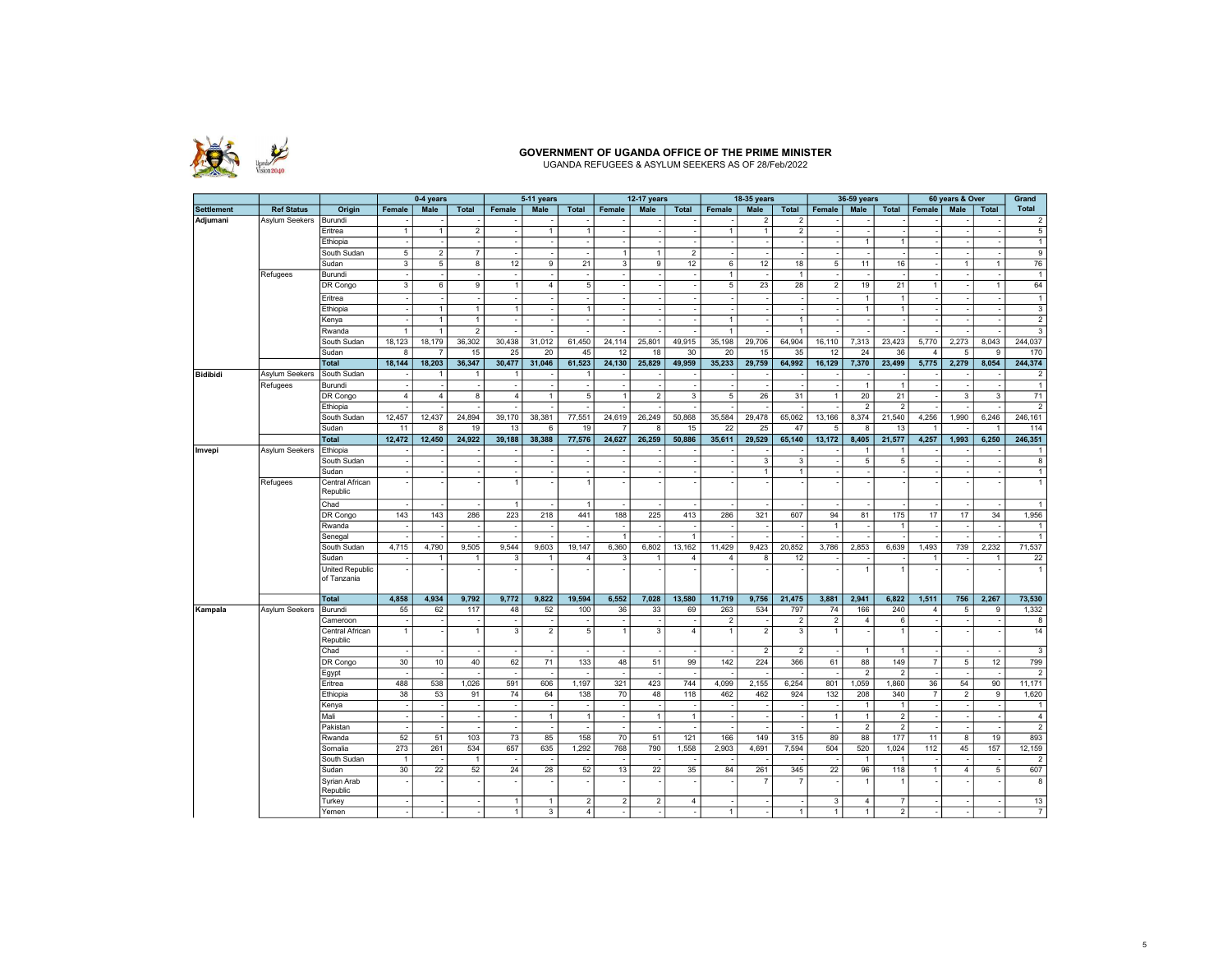| $ion$ 2040                           |                                |                |                          |                                 |                          | <b>GOVERNMENT OF UGANDA OFFICE OF THE PRIME MINISTER</b> | UGANDA REFUGEES & ASYLUM SEEKERS AS OF 28/Feb/2022 |                          |                          |                          |                |                          |                |                          |                                  |                                  |                 |                    |                          |                   |
|--------------------------------------|--------------------------------|----------------|--------------------------|---------------------------------|--------------------------|----------------------------------------------------------|----------------------------------------------------|--------------------------|--------------------------|--------------------------|----------------|--------------------------|----------------|--------------------------|----------------------------------|----------------------------------|-----------------|--------------------|--------------------------|-------------------|
| Refugees                             | Burundi                        | 135            | 123                      | 258                             | 272                      | 263                                                      | 535                                                | 182                      | 211                      | 393                      | 612            | 877                      | 1,489          | 350                      | 565                              | 915                              | 32              | 38                 | 70                       | 3,660             |
|                                      | Cameroon                       |                |                          |                                 | $\overline{\phantom{a}}$ | $\mathbf{1}$                                             | $\overline{1}$                                     | ٠.                       |                          |                          |                | $\overline{1}$           | $\overline{1}$ | $\overline{1}$           | $\overline{2}$                   | $\mathbf{3}$                     |                 |                    |                          | $\overline{5}$    |
|                                      | Central African<br>Republic    | $\overline{2}$ |                          | $\overline{2}$                  | $\overline{1}$           |                                                          | $\overline{1}$                                     | $\overline{2}$           |                          | $\overline{2}$           | $\overline{2}$ | $\overline{2}$           | $\overline{4}$ | $\overline{1}$           | $\mathbf{1}$                     | $\overline{2}$                   |                 |                    |                          | 11                |
|                                      | Chad                           |                | $\sim$                   |                                 | $\sim$                   | $\sim$                                                   | $\sim$                                             | $\overline{\phantom{a}}$ | $\overline{\phantom{a}}$ | $\overline{\phantom{a}}$ |                | $\overline{1}$           | $\overline{1}$ | $\overline{\phantom{a}}$ | $\overline{4}$                   | $\overline{4}$                   | $\sim$          |                    | . .                      | 5                 |
|                                      | Congo,<br>Republic of the      | $\overline{2}$ | $\overline{2}$           | $\overline{4}$                  |                          | $\overline{1}$                                           | $\overline{2}$                                     | $\mathbf{1}$             | $\overline{1}$           | $\overline{2}$           |                | $\overline{2}$           | $\overline{2}$ |                          |                                  | $\overline{1}$                   | $\overline{1}$  |                    | $\overline{1}$           | 12                |
|                                      | DR Congo                       | 1,121          | 1,135                    | 2,256                           | 2,314                    | 2,343                                                    | 4,657                                              | 1,953                    | 1,900                    | 3,853                    | 5,094          | 5,069                    | 10,163         | 2,428                    | 2,444                            | 4,872                            | 238             | 220                | 458                      | 26,259            |
|                                      | Egypt                          | $\overline{1}$ |                          | -1                              | $\overline{2}$           | $\overline{1}$                                           | 3                                                  |                          |                          |                          | $\overline{1}$ | $\overline{1}$           | $\overline{2}$ |                          | -1                               | $\overline{1}$                   |                 | $\overline{1}$     | $\overline{1}$           | $\boldsymbol{8}$  |
|                                      | Eritrea                        | 504            | 576                      | 1.080                           | 798                      | 833                                                      | 1,631                                              | 361                      | 331                      | 692                      | 2.059          | 1.742                    | 3.801          | 1.100                    | 1.484                            | 2.584                            | 53              | 92                 | 145                      | 9,933             |
|                                      | Ethiopia                       | 58             | 61                       | 119                             | 102                      | 99                                                       | 201                                                | 59                       | 57                       | 116                      | 350            | 457                      | 807            | 198                      | 454                              | 652                              | $\overline{7}$  | 19                 | 26                       | 1,921             |
|                                      | Guinea                         |                |                          |                                 |                          |                                                          |                                                    |                          |                          |                          | $\sqrt{2}$     | $\overline{2}$           | $\overline{4}$ | $\overline{1}$           |                                  | $\mathbf{1}$                     |                 |                    |                          | 5                 |
|                                      | India<br>Iran, Islamic         |                | $\overline{\phantom{a}}$ |                                 |                          | ÷.                                                       | $\sim$                                             | $\overline{\phantom{a}}$ | $\overline{\phantom{a}}$ | $\overline{\phantom{a}}$ | $\overline{1}$ |                          | $\overline{1}$ | $\sim$                   | $\overline{1}$<br>$\overline{2}$ | $\overline{1}$<br>$\overline{2}$ |                 |                    | $\overline{\phantom{a}}$ | $\mathbf{1}$<br>3 |
|                                      | Republic of                    |                |                          |                                 |                          |                                                          |                                                    |                          |                          |                          |                |                          |                |                          |                                  |                                  |                 |                    |                          |                   |
|                                      | Kenya                          |                | $\sim$                   |                                 | $\sim$                   | $\overline{\phantom{a}}$                                 | $\sim$                                             | $\overline{\phantom{a}}$ | $\sim$                   | $\overline{\phantom{a}}$ |                | $\overline{\phantom{a}}$ | ٠.             | $\overline{1}$           | $\mathbf{1}$                     | $\overline{2}$                   | $\sim$          | $\sim$             | ٠.                       | $\overline{2}$    |
|                                      | Liberia                        |                |                          |                                 |                          |                                                          | $\sim$                                             | $\overline{\phantom{a}}$ |                          | $\overline{\phantom{a}}$ |                |                          |                | $\overline{1}$           |                                  | $\mathbf{1}$                     |                 |                    |                          | $\mathbf{1}$      |
|                                      | Nigeria                        |                |                          |                                 | $\overline{\phantom{a}}$ |                                                          | $\sim$                                             | $\overline{\phantom{a}}$ |                          | $\sim$                   |                |                          |                | $\overline{1}$           |                                  | $\overline{1}$                   |                 |                    |                          | $\overline{1}$    |
|                                      | Pakistan                       | 6              | 13                       | 19                              | 18                       | $\overline{27}$                                          | 45                                                 | $\overline{9}$           | 15                       | 24                       | 24             | 47                       | 71             | 19                       | 45                               | 64                               | $\overline{1}$  | $\overline{2}$     | 3                        | 226               |
|                                      | Palestine                      |                |                          |                                 |                          |                                                          | $\sim$                                             | $\sim$                   |                          |                          |                | $\overline{1}$           | $\overline{1}$ |                          |                                  |                                  |                 | $\mathbf{1}$       | $\overline{1}$           | $\overline{2}$    |
|                                      | Rwanda                         | 32             | 38                       | 70                              | 85                       | 99                                                       | 184                                                | 115                      | 108                      | 223                      | 241            | 217                      | 458            | 185                      | 165                              | 350                              | $\overline{35}$ | 57                 | 92                       | 1,377             |
|                                      | Somalia                        | 571            | 545                      | 1,116                           | 1,213                    | 1,235                                                    | 2.448                                              | 1.461                    | 1,470                    | 2,931                    | 7,278          | 12.622                   | 19,900         | 1,417                    | 1,854                            | 3,271                            | 278             | 166                | 444                      | 30,110            |
|                                      | South Sudan                    | 175            | 188                      | 363                             | 664                      | 634                                                      | 1.298                                              | 646                      | 663                      | 1,309                    | 1,163          | 1,061                    | 2,224          | 602                      | 239                              | 841                              | 53              | 27                 | 80                       | 6,115             |
|                                      | Sudan<br>Syrian Arab           | 48             | 57<br>$\overline{2}$     | 105<br>$\overline{\phantom{a}}$ | 90                       | 102<br>$\mathbf{1}$                                      | 192<br>$\overline{1}$                              | 58<br>$\overline{1}$     | 56<br>$\overline{1}$     | 114<br>$\overline{2}$    | 146            | 277<br>9                 | 423<br>9       | 98<br>$\overline{1}$     | 303<br>3                         | 401<br>$\overline{4}$            | $\overline{5}$  | 30<br>$\mathbf{1}$ | 35<br>$\overline{1}$     | 1,270<br>19       |
|                                      | Republic<br>Turkey             | 3              | 3                        | 6                               | 5                        | 3                                                        | $\overline{8}$                                     | $\overline{4}$           | 3                        | $\overline{7}$           | 6              | 9                        | 15             | 9                        | 16                               | 25                               |                 | $\overline{2}$     | $\overline{2}$           | 63                |
|                                      | United Republic<br>of Tanzania |                | $\overline{1}$           |                                 |                          | $\mathbf{1}$                                             | $\mathbf{1}$                                       |                          |                          |                          | $\overline{1}$ |                          | $\overline{1}$ |                          | $\overline{1}$                   | $\overline{1}$                   |                 |                    |                          | $\overline{4}$    |
|                                      | Yemen                          |                |                          |                                 | $\overline{2}$           | $\overline{2}$                                           | $\vert$                                            | $\overline{1}$           | $\overline{2}$           | 3                        | $\overline{1}$ | $\overline{2}$           | 3              | $\overline{7}$           | 8                                | 15                               | $\mathbf{1}$    |                    | $\overline{1}$           | 26                |
|                                      | <b>Total</b>                   | 3.626          | 3,741                    | 7.367                           | 7.101                    | 7.193                                                    | 14.294                                             | 6.182                    | 6.242                    | 12,424                   | 25.104         | 30.886                   | 55.990         | 8.111                    | 9.837                            | 17.948                           | 882             | 779                | 1.661                    | 109,684           |
| <b>Asylum Seekers</b><br>Kiryandongo | Eritrea                        |                |                          |                                 |                          |                                                          | $\sim$                                             | $\overline{\phantom{a}}$ |                          |                          |                | $\overline{1}$           | $\overline{1}$ |                          |                                  |                                  |                 |                    |                          | $\mathbf{1}$      |
|                                      | Kenya                          |                |                          |                                 | $\overline{\phantom{a}}$ | 3                                                        | $\overline{3}$                                     | $\overline{\mathbf{3}}$  | $\overline{2}$           | 5                        | $\overline{2}$ | 6                        | 8              | $\overline{1}$           | $\mathbf{1}$                     | $\overline{2}$                   |                 | $\mathbf{1}$       | $\overline{1}$           | 19                |
|                                      | South Sudan                    |                |                          |                                 | $\overline{2}$           |                                                          | $\overline{2}$                                     | $\overline{\phantom{a}}$ | $\overline{2}$           | $\overline{2}$           | 3              | $\overline{4}$           | $\overline{7}$ | $\overline{1}$           | $\mathbf{1}$                     | $\overline{2}$                   |                 |                    |                          | 13                |
|                                      | Sudan                          |                |                          |                                 |                          |                                                          |                                                    | $\overline{\phantom{a}}$ |                          | ÷,                       |                | $\overline{1}$           | $\overline{1}$ |                          |                                  |                                  |                 |                    |                          | $\overline{1}$    |
| Refugees                             | Burundi                        | $\overline{5}$ | $\overline{2}$           | $\overline{7}$                  | $\overline{4}$           | $\overline{8}$                                           | 12                                                 | $\sim$                   | $\overline{2}$           | $\overline{2}$           | 6              | $\overline{\mathbf{8}}$  | 14             | $\overline{2}$           | $\overline{2}$                   | $\overline{4}$                   |                 | $\mathbf{1}$       | $\overline{1}$           | 40                |
|                                      | DR Congo                       | 27             | 27                       | 54                              | 35                       | 29                                                       | 64                                                 | 24                       | 16                       | 40                       | 38             | 57                       | 95             | 19                       | 37                               | 56                               | $\mathbf{1}$    | 2                  | 3                        | 312               |
|                                      | Eritrea                        |                |                          |                                 | $\overline{\phantom{a}}$ | $\overline{\phantom{a}}$                                 | $\sim$                                             | $\overline{\phantom{a}}$ | $\sim$                   | $\overline{\phantom{a}}$ |                |                          |                | ٠.                       | $\mathbf{1}$                     | $\overline{1}$                   |                 | $\sim$             |                          | $\vert$ 1         |
|                                      | Ethiopia                       |                |                          |                                 |                          |                                                          | $\sim$                                             | $\sim$                   |                          |                          |                |                          |                | $\overline{1}$           | $\mathbf{1}$                     | $\overline{2}$                   |                 |                    |                          | $\overline{2}$    |
|                                      | Kenya                          | 22             | 20                       | 42                              | 5                        | 10                                                       | 15                                                 | 10                       | $\overline{7}$           | 17                       | 18             | 27                       | 45             | 18                       | 15                               | 33                               | $\overline{4}$  | 11                 | 15                       | 167               |
|                                      | Rwanda                         |                | 2                        | 2                               |                          | $\overline{1}$                                           | $\vert$ 1                                          | $\overline{5}$           | $\overline{2}$           | $\overline{7}$           | 3              | $\overline{4}$           | $\overline{7}$ | 3                        | 6                                | 9                                |                 |                    |                          | 26                |
|                                      | Somalia                        |                |                          |                                 |                          | $\overline{1}$                                           | $\overline{1}$                                     | ÷.                       |                          |                          |                | $\overline{2}$           | $\overline{2}$ |                          | $\overline{1}$                   | $\overline{1}$                   |                 |                    |                          | $\overline{4}$    |
|                                      |                                |                | 6.046                    | 12,361                          | 8,736                    | 8,708                                                    | 17,444                                             | 7,184                    | 8,085                    | 15,269                   | 11,184         | 11.315                   | 22.499         | 4,457                    | 1,730                            | 6,187                            | 1,137           | 350                | 1.487                    | 75,247            |
|                                      | South Sudan                    | 6,315          |                          |                                 |                          |                                                          |                                                    |                          |                          |                          |                |                          |                |                          |                                  |                                  |                 |                    |                          |                   |
|                                      | Sudan                          | 12             | 13                       | 25                              | 24                       | 16                                                       | 40                                                 | 21                       | 18                       | 39                       | 22             | 38                       | 60             | 20                       | 35                               | 55                               | $\overline{4}$  | 6                  | 10                       | 229               |
|                                      | United Republic<br>of Tanzania |                |                          |                                 |                          |                                                          |                                                    |                          |                          |                          | $\overline{1}$ |                          |                |                          |                                  |                                  |                 |                    |                          | $\overline{1}$    |
|                                      | <b>Total</b>                   | 6,381          | 6,110                    | 12.491                          | 8,806                    | 8,776                                                    | 17,582                                             | 7,247                    | 8,134                    | 15,381                   | 11,277         | 11.463                   | 22.740         | 4,522                    | 1.830                            | 6,352                            | 1,146           | 371                | 1.517                    | 76.063            |

6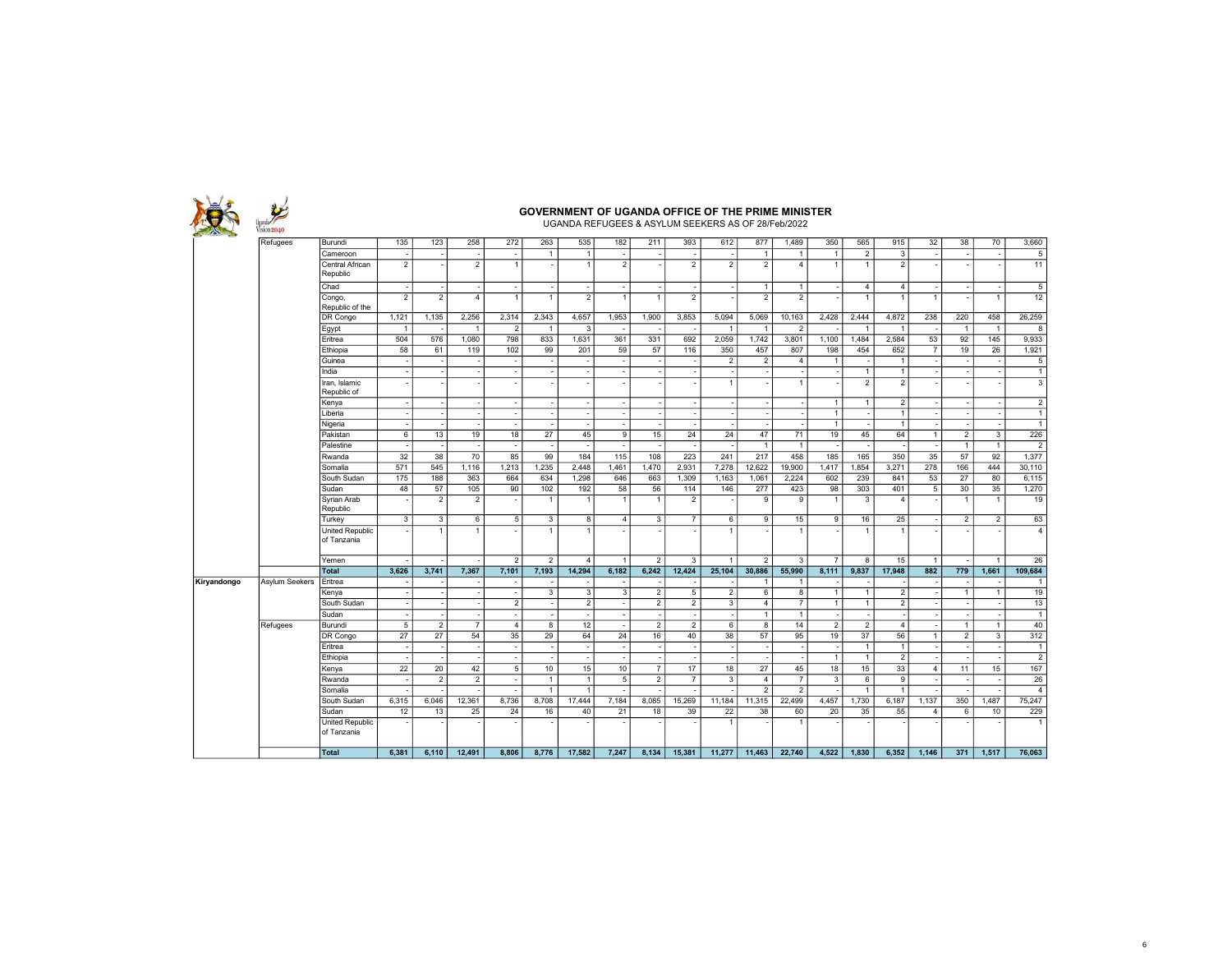|           | ision 2040            |                                |                |                |                |                          |                          | <b>GOVERNMENT OF UGANDA OFFICE OF THE PRIME MINISTER</b><br>UGANDA REFUGEES & ASYLUM SEEKERS AS OF 28/Feb/2022 |                          |                      |                         |                       |                  |                         |                 |                |                |                 |                 |                |                                             |
|-----------|-----------------------|--------------------------------|----------------|----------------|----------------|--------------------------|--------------------------|----------------------------------------------------------------------------------------------------------------|--------------------------|----------------------|-------------------------|-----------------------|------------------|-------------------------|-----------------|----------------|----------------|-----------------|-----------------|----------------|---------------------------------------------|
| Kyaka li  | <b>Asylum Seekers</b> | Burundi                        | 10             | 8              | 18             | 15                       | 10                       | 25                                                                                                             | 9                        | 16                   | 25                      | 16                    | 13               | 29                      | $\overline{7}$  | 18             | 25             |                 | 3               | 3              | 125                                         |
|           |                       | DR Congo                       | 232            | 205            | 437            | 333                      | 328                      | 661                                                                                                            | $\overline{251}$         | 204                  | 455                     | 445                   | 388              | 833                     | 148             | 168            | 316            | 44              | 38              | 82             | 2.784                                       |
|           |                       | Rwanda                         | 73             | 67             | 140            | 112                      | 97                       | 209                                                                                                            | 59                       | 66                   | 125                     | 120                   | 76               | 196                     | $\overline{77}$ | 78             | 155            | 14              | 16              | 30             | 855                                         |
|           |                       | South Sudan                    |                | $\overline{1}$ | $\overline{1}$ | $\overline{1}$           |                          | -1                                                                                                             |                          |                      |                         |                       |                  |                         |                 |                |                |                 |                 |                | $\overline{2}$                              |
|           | Refugees              | Burundi                        | 276            | 270            | 546            | 376                      | 361                      | 737                                                                                                            | 220                      | 251                  | 471                     | 460                   | 439              | 899                     | 259             | 279            | 538            | $\overline{57}$ | $\overline{51}$ | 108            | 3,299                                       |
|           |                       | Central African<br>Republic    |                |                |                | $\overline{\phantom{a}}$ | $\overline{1}$           |                                                                                                                |                          |                      |                         | $\overline{1}$        |                  | $\overline{1}$          |                 |                |                |                 |                 |                | $\overline{2}$                              |
|           |                       | Chad                           |                |                |                | $\overline{\phantom{a}}$ | $\overline{\phantom{a}}$ |                                                                                                                |                          |                      |                         |                       | $\mathbf{1}$     | $\mathbf{1}$            |                 |                |                |                 |                 |                | $\mathbf{1}$                                |
|           |                       | Congo,<br>Republic of the      | $\mathfrak{p}$ |                | $\overline{2}$ | 3                        | $\overline{1}$           | $\Delta$                                                                                                       |                          |                      |                         | $\mathcal{P}$         | $\overline{4}$   | 6                       | $\overline{1}$  |                | $\mathbf{1}$   |                 |                 |                | 13                                          |
|           |                       | DR Congo                       | 9.436          | 9.327          | 18.763         | 15.437                   | 15.544                   | 30.981                                                                                                         | 9.492                    | 9.772                | 19.264                  | 19.108                | 19.308           | 38.416                  | 7.893           | 7.521          | 15.414         | 1.876           | 1.517           | 3.393          | 126.231                                     |
|           |                       | Ethiopia                       |                |                |                | 4                        | $\overline{1}$           | 5                                                                                                              |                          |                      |                         | $\overline{1}$        | $\overline{2}$   | 3                       | $\overline{1}$  | $\overline{2}$ | 3              |                 |                 |                | 12                                          |
|           |                       | Kenya                          | $\overline{1}$ | $\overline{2}$ | 3              | $\overline{\phantom{a}}$ | 5                        | 5                                                                                                              | $\overline{1}$           |                      | $\mathbf{1}$            | $\mathbf{1}$          |                  | $\overline{1}$          |                 | $\overline{4}$ | $\Delta$       |                 | $\overline{1}$  | $\overline{1}$ | 15                                          |
|           |                       | Malawi                         |                |                |                | $\overline{\phantom{a}}$ | $\overline{\phantom{a}}$ |                                                                                                                |                          |                      |                         |                       |                  |                         |                 | $\overline{1}$ | $\overline{1}$ |                 |                 |                | $\mathbf{1}$                                |
|           |                       | Rwanda                         | 156            | 191            | 347            | 213                      | 249                      | 462                                                                                                            | 213                      | 195                  | 408                     | 357                   | 309              | 666                     | 249             | 172            | 421            | 47              | 57              | 104            | 2,408                                       |
|           |                       | Somalia                        | $\overline{2}$ | -1             | 3              | $\overline{\phantom{a}}$ | $\overline{1}$           | $\overline{1}$                                                                                                 |                          | $\overline{2}$       | 3                       | $\overline{2}$        | $\overline{1}$   | 3                       |                 | $\overline{1}$ | $\overline{1}$ |                 |                 |                | 11                                          |
|           |                       | South Sudan                    | $\overline{7}$ | 5              | 12             | 12                       | $\overline{7}$           | 19                                                                                                             | 6                        | 5                    | 11                      | 3                     | 6                | 9                       | $\overline{4}$  | $\mathbf{1}$   | 5              | $\overline{1}$  |                 | $\overline{1}$ | 57                                          |
|           |                       | Sudan                          |                |                |                | $\overline{1}$           |                          | -1                                                                                                             |                          | $\mathbf{1}$         | $\mathbf{1}$            | $\mathbf{1}$          | $\overline{1}$   | $\overline{2}$          | $\overline{1}$  |                | $\overline{1}$ | $\overline{1}$  |                 | $\overline{1}$ | 6                                           |
|           |                       | United Republic<br>of Tanzania | 1              |                | $\overline{2}$ | $\mathbf{1}$             |                          |                                                                                                                |                          |                      |                         | $\overline{1}$        | $\overline{1}$   | $\overline{2}$          |                 |                |                |                 |                 |                | 5                                           |
|           |                       | Total                          | 10,196         | 10.079         | 20.275         | 16,508                   | 16,605                   | 33,113                                                                                                         | 10.252                   | 10,512               | 20,764                  | 20,518                | 20,549           | 41,067                  | 8,640           | 8,245          | 16,885         | 2.040           | 1,683           | 3,723          | 135,827                                     |
| Kyangwali | <b>Asvlum Seekers</b> | Burundi                        |                | $\mathcal{P}$  | 3              | 3                        | 3                        | 6                                                                                                              | $\overline{\phantom{a}}$ |                      | 2                       | $\Delta$              | 3                | $\overline{7}$          |                 | $\overline{1}$ |                |                 |                 |                | 19                                          |
|           |                       | DR Congo                       | 181            | 220            | 401            | 265                      | 259                      | 524                                                                                                            | 155                      | 148                  | 303                     | 387                   | 401              | 788                     | 105             | 140            | 245            | 55              | 33              | 88             | 2,349                                       |
|           |                       | Rwanda                         | 8              | 13             | 21             | 18                       | 23                       | 41                                                                                                             | 14                       | $\overline{4}$       | 18                      | 24                    | 27               | 51                      | 12              | 9              | 21             | 2               | $\overline{2}$  | $\overline{4}$ | 156                                         |
|           |                       | South Sudan                    |                |                |                |                          | $\overline{\phantom{a}}$ |                                                                                                                |                          | $\blacktriangleleft$ | $\overline{1}$          |                       |                  |                         |                 |                |                |                 |                 |                | $\mathbf{1}$                                |
|           | Refugees              | Burundi                        | 6              | 8              | 14             | 10                       | 16                       | 26                                                                                                             | $\overline{7}$           | 9                    | 16                      | 15                    | 10 <sup>10</sup> | 25                      | 9               | 13             | 22             |                 | $\overline{2}$  | $\overline{2}$ | 105                                         |
|           |                       | Congo,<br>Republic of the      |                | $\overline{1}$ | $\overline{1}$ | ٠                        |                          |                                                                                                                |                          |                      |                         |                       |                  |                         |                 |                |                |                 |                 |                | $\mathbf{1}$                                |
|           |                       |                                |                | 11,769         | 23.522         | 15,866                   | 16.010                   | 31,876                                                                                                         | 9.199                    | 9.371                | 18.570                  | 20.282                | 14.644           | 34.926                  | 8.901           | 7.490          | 16.391         | 2.661           | 1.905           | 4.566          | 129.851                                     |
|           |                       | DR Congo                       | 11.753         |                |                |                          |                          |                                                                                                                |                          |                      |                         |                       |                  |                         |                 |                |                |                 |                 |                |                                             |
|           |                       | Ethiopia                       |                |                | -1             |                          |                          |                                                                                                                |                          |                      |                         |                       |                  |                         |                 |                |                |                 |                 |                |                                             |
|           |                       | Kenya                          |                |                | $\overline{1}$ | ٠.                       | $\overline{1}$           | $\overline{1}$                                                                                                 |                          | 2                    | $\overline{2}$          | $\overline{2}$        | $\overline{2}$   | $\overline{4}$          | $\overline{1}$  | $\overline{2}$ | 3              |                 |                 |                |                                             |
|           |                       | Rwanda                         | 42             | 26             | 68             | 57                       | 57                       | 114                                                                                                            | 58                       | 44                   | 102                     | 71                    | 71               | 142                     | 52              | 53             | 105            | 12              | 19              | 31             | 562                                         |
|           |                       | Somalia                        |                |                |                | $\overline{\phantom{a}}$ |                          |                                                                                                                | $\overline{1}$           |                      | $\mathbf{1}$            | $\overline{2}$        | $\overline{1}$   | 3                       |                 | $\overline{1}$ | $\overline{1}$ | $\overline{1}$  |                 | $\overline{1}$ | 6                                           |
|           |                       | South Sudan                    | 225            | 231            | 456            | 320                      | 323                      | 643                                                                                                            | 285                      | 332                  | 617                     | 612                   | 599              | 1.211                   | 307             | 183            | 490            | 54              | 34              | 88             | 3,505                                       |
|           |                       | Sudan                          |                |                |                | 1                        |                          |                                                                                                                |                          |                      |                         | $\overline{1}$        | $\overline{1}$   | $\mathcal{P}$           |                 |                |                |                 |                 |                | 3                                           |
|           |                       | <b>Total</b>                   | 12.216         | 12.272         | 24,488         | 16.540                   | 16.692                   | 33.232                                                                                                         | 9.721                    | 9.911                | 19.632                  | 21.400                | 15.759           | 37,159                  | 9.387           | 7.892          | 17.279         | 2.785           | 1.995           | 4.780          | 136.570                                     |
| Lobule    | Asylum Seekers        | Somalia                        |                |                |                |                          |                          |                                                                                                                |                          |                      |                         |                       | -1               |                         |                 |                |                |                 |                 |                |                                             |
|           | Refugees              | DR Congo                       | 557            | 593            | 1,150          | 570                      | 565                      | 1,135                                                                                                          | 641                      | 670                  | 1,311                   | 657                   | 569              | 1,226                   | 436             | 193            | 629            | 106             | 59              | 165            | $\mathbf{1}$<br>11<br>$\mathbf{1}$<br>5,616 |
|           |                       | South Sudan<br><b>Total</b>    | 557            | 594            | 1.151          | 570                      | $\overline{2}$<br>567    | $\mathcal{P}$<br>1.137                                                                                         | 642                      | 670                  | $\overline{1}$<br>1.312 | $\overline{2}$<br>659 | 570              | $\overline{2}$<br>1.229 | 436             | 193            | 629            | 106             | 59              | 165            | 6<br>5,623                                  |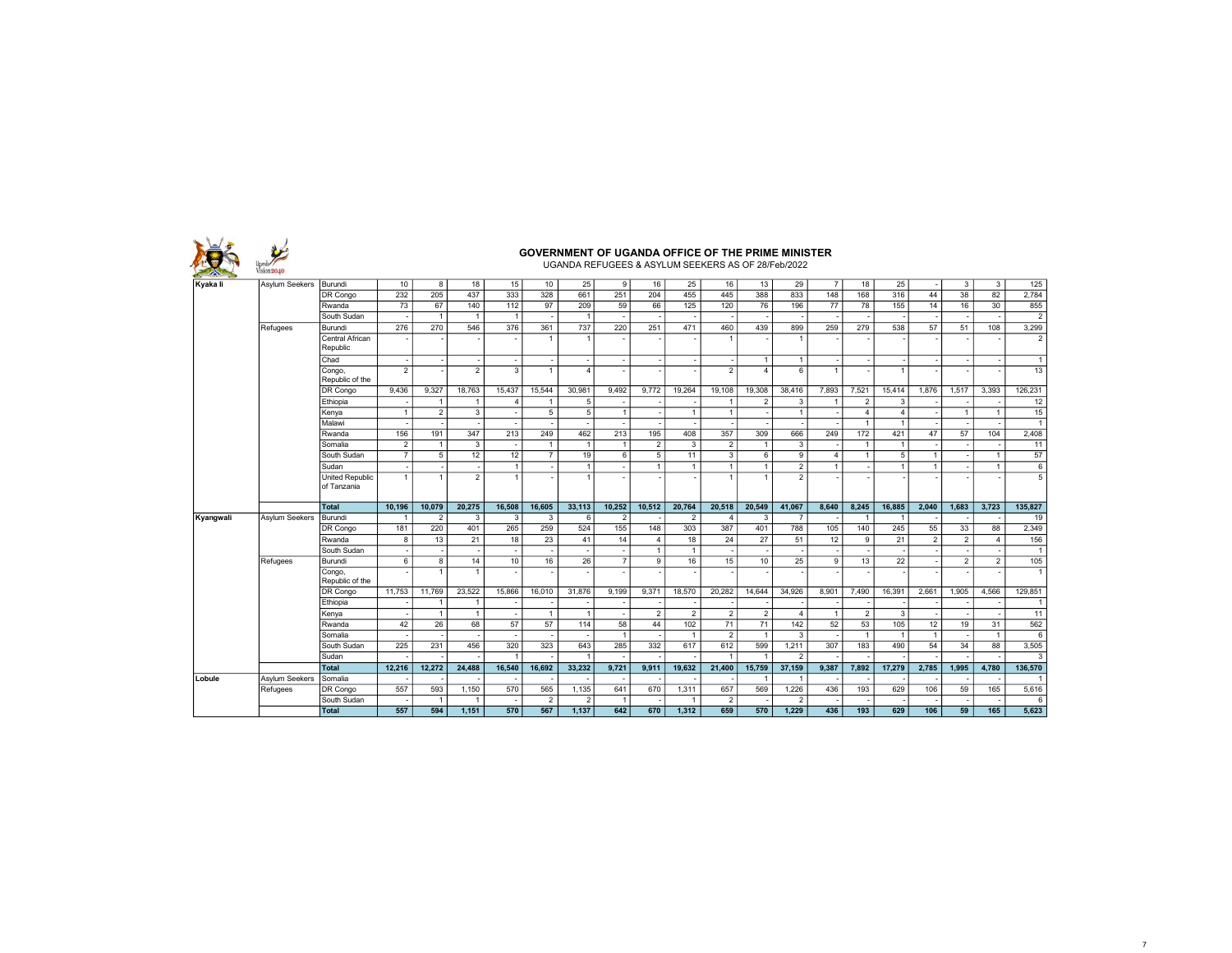

UGANDA REFUGEES & ASYLUM SEEKERS AS OF 28/Feb/2022

| Nakivale  | Asylum Seekers | Burundi                   | 58                      | 49                   | 107            | 57                             | 55                       | 112                              | 42                       | 32             | 74                   | 77                             | 76                         | 153                            | 24                      | 26              | 50                      | 5              | 6              | 11                       | 507                              |
|-----------|----------------|---------------------------|-------------------------|----------------------|----------------|--------------------------------|--------------------------|----------------------------------|--------------------------|----------------|----------------------|--------------------------------|----------------------------|--------------------------------|-------------------------|-----------------|-------------------------|----------------|----------------|--------------------------|----------------------------------|
|           |                | DR Congo                  | 161                     | 155                  | 316            | 203                            | 189                      | 392                              | 150                      | 133            | 283                  | 296                            | 288                        | 584                            | 118                     | 100             | 218                     | 43             | 36             | $\overline{79}$          | 1,872                            |
|           |                | Eritrea                   | $\mathbf{1}$            |                      | $\mathbf{1}$   |                                | $\overline{1}$           | $\overline{1}$                   |                          |                |                      | 5                              | $\overline{1}$             | 6                              | $\overline{1}$          |                 | $\mathbf{1}$            |                |                |                          | 9                                |
|           |                | Ethiopia                  | $\overline{2}$          | $\overline{2}$       | $\overline{4}$ | $\overline{1}$                 | $\overline{4}$           | $\overline{5}$                   | $\overline{1}$           | $\overline{7}$ | 8                    | $6\overline{6}$                | 12                         | 18                             | $\overline{1}$          | $\,6\,$         | $\overline{7}$          |                |                | $\overline{a}$           | 42                               |
|           |                | Rwanda                    | 656                     | 618                  | 1,274          | 707                            | 686                      | 1,393                            | 416                      | 381            | 797                  | 870                            | 589                        | 1,459                          | 535                     | 467             | 1,002                   | 116            | 112            | 228                      | 6,153                            |
|           |                | Somalia                   | 26                      | 32                   | 58             | 49                             | 51                       | 100                              | 28                       | 37             | 65                   | 48                             | 37                         | 85                             | 24                      | 14              | 38                      |                | $\overline{1}$ | $\mathbf{1}$             | 347                              |
|           | Refugees       | Burundi                   | 3,645                   | 3,525                | 7,170          | 3,999                          | 4,008                    | 8,007                            | 2,475                    | 2,519          | 4,994                | 5,106                          | 5,614                      | 10,720                         | 2,620                   | 3,202           | 5,822                   | 500            | 446            | 946                      | 37,659                           |
|           |                |                           |                         | $\mathcal{D}$        | 3              |                                |                          |                                  |                          |                |                      | 1                              | $\overline{1}$             | $\overline{2}$                 |                         |                 |                         |                |                |                          | 6                                |
|           |                | Congo,<br>Republic of the |                         |                      |                |                                |                          |                                  |                          |                |                      |                                |                            |                                |                         |                 |                         |                |                |                          |                                  |
|           |                | DR Congo                  | 6,145                   | 6,375                | 12,520         | 8,453                          | 8,628                    | 17,081                           | 6,004                    | 6,104          | 12,108               | 11,164                         | 11,451                     | 22,615                         | 5,347                   | 4,857           | 10,204                  | 981            | 910            | 1,891                    | 76,419                           |
|           |                | Eritrea                   | 57                      | 54                   | 111            | 135                            | 126                      | 261                              | 87                       | 102            | 189                  | 253                            | 374                        | 627                            | 226                     | 270             | 496                     | 10             | 18             | 28                       | 1,712                            |
|           |                |                           |                         | 58                   | 107            | 69                             | 90                       | 159                              |                          | 60             |                      |                                | 167                        | 324                            |                         |                 | 192                     |                |                |                          |                                  |
|           |                | Ethiopia                  | 49                      |                      |                |                                |                          |                                  | 55                       |                | 115                  | 157                            |                            |                                | 75                      | 117             |                         | $\overline{7}$ | 8              | 15                       | 912                              |
|           |                | Kenya                     |                         |                      |                | $\mathbf{1}$                   |                          | $\overline{1}$                   | $\overline{1}$           | $\overline{4}$ | 5                    | 3                              | 8                          | 11                             | $\overline{2}$          | $\overline{2}$  | $\overline{4}$          |                | 3              | 3                        | 24                               |
|           |                | Pakistan                  |                         |                      |                | ÷.                             |                          | ÷.                               |                          |                |                      |                                | $\overline{1}$             | $\overline{1}$                 |                         |                 |                         |                |                |                          | $\overline{1}$                   |
|           |                | Palestine                 |                         |                      |                |                                |                          |                                  |                          |                |                      |                                |                            |                                |                         |                 |                         |                | 1              | 1                        | 1                                |
|           |                | Rwanda                    | 843                     | 910                  | 1,753          | 1,105                          | 1,103                    | 2,208                            | 1,025                    | 992            | 2,017                | 1,486                          | 1,343                      | 2,829                          | 1,083                   | 888             | 1,971                   | 200            | 296            | 496                      | 11,274                           |
|           |                | Senegal                   | $\overline{1}$          |                      | $\overline{1}$ | ÷,                             | 3                        | 3                                |                          |                |                      |                                |                            |                                |                         | $\overline{1}$  | $\mathbf{1}$            |                |                |                          | 5                                |
|           |                | Somalia                   | 717                     | 745                  | 1.462          | 1.269                          | 1.326                    | 2.595                            | 1.025                    | 1.021          | 2.046                | 2.897                          | 2.740                      | 5.637                          | 1,236                   | 1.029           | 2.265                   | 168            | 83             | 251                      | 14,256                           |
|           |                | South Sudan               | 17                      | 14                   | 31             | 18                             | 24                       | 42                               | 30                       | 37             | 67                   | 29                             | 37                         | 66                             | 14                      | 17              | 31                      | 2              |                | $\overline{2}$           | 239                              |
|           |                | Sudan                     |                         |                      |                | $\overline{2}$                 | $\mathbf{1}$             | $\overline{3}$                   | 3                        | $\overline{4}$ | $\overline{7}$       | $\boldsymbol{2}$               | 6                          | 8                              | $\overline{\mathbf{3}}$ | 5               | 8                       |                |                |                          | 26                               |
|           |                | United Republic           |                         |                      |                |                                |                          |                                  | 1                        |                | 1                    | $\overline{1}$                 | $\mathbf{1}$               | $\overline{2}$                 | $\overline{\mathbf{3}}$ |                 | $\overline{\mathbf{3}}$ |                |                |                          | $6\overline{6}$                  |
|           |                | of Tanzania               |                         |                      |                |                                |                          |                                  |                          |                |                      |                                |                            |                                |                         |                 |                         |                |                |                          |                                  |
|           |                |                           |                         |                      |                |                                |                          |                                  |                          |                |                      |                                |                            |                                |                         |                 |                         |                |                |                          |                                  |
|           |                | Yemen                     |                         |                      |                | $\mathcal{L}_{\mathcal{A}}$    |                          | ×,                               |                          |                |                      | $\overline{2}$                 | $\mathbf{1}$               | 3                              |                         |                 |                         |                |                |                          | 3                                |
|           |                | Zambia                    |                         |                      |                |                                |                          |                                  |                          |                |                      |                                |                            |                                | 1                       |                 | 1                       |                |                |                          | 1                                |
|           |                | <b>Total</b>              | 12,379                  | 12,539               | 24,918         | 16,068                         | 16,295                   | 32,363                           | 11,343                   | 11,434         | 22,777               | 22,403                         | 22,747                     | 45,150                         | 11,313                  | 11,001          | 22,314                  | 2,032          | 1,920          | 3,952                    | 151,474                          |
| Oruchinga | Refugees       | Burundi                   | 177                     | 179                  | 356            | 194                            | 205                      | 399                              | 129                      | 146            | 275                  | 216                            | 181                        | 397                            | 151                     | 95              | 246                     | 23             | 21             | 44                       | 1,717                            |
|           |                | DR Congo                  | 328                     | 318                  | 646            | 481                            | 479                      | 960                              | 326                      | 340            | 666                  | 534                            | 468                        | 1,002                          | 299                     | 278             | 577                     | 46             | 51             | $\overline{97}$          | 3,948                            |
|           |                | Rwanda                    | 162                     | 157                  | 319            | 194                            | 188                      | 382                              | 154                      | 182            | 336                  | 281                            | 221                        | 502                            | 177                     | 133             | 310                     | 50             | 53             | 103                      | 1,952                            |
|           |                | South Sudan               | 3                       | 3                    | 6              | $\overline{8}$                 | $\overline{7}$           | 15                               | $\overline{5}$           | $\overline{2}$ | $\overline{7}$       | 6                              | $\overline{1}$             | $\overline{7}$                 | $\overline{2}$          |                 | $\overline{2}$          |                |                |                          | 37                               |
|           |                | <b>Total</b>              | 670                     | 657                  | 1,327          | 877                            | 879                      | 1,756                            | 614                      | 670            | 1,284                | 1,037                          | 871                        | 1,908                          | 629                     | 506             | 1,135                   | 119            | 125            | 244                      | 7,654                            |
|           | Asylum Seekers | South Sudan               | $\overline{1}$          |                      | 1              | $\sim$                         | 1                        | $\overline{1}$                   | $\mathbf{1}$             |                | -1                   | 1                              |                            | $\overline{1}$                 |                         |                 |                         |                |                |                          | $\overline{4}$                   |
| Palabek   |                |                           |                         |                      |                | $\mathbf{1}$                   | $\mathbf{1}$             |                                  |                          |                | $\mathcal{P}$        |                                | $\mathbf{1}$               |                                | $\overline{1}$          | 3               | $\overline{4}$          |                |                |                          |                                  |
|           |                | Sudan                     | $\overline{4}$          | $\overline{2}$       | 6              | $\overline{2}$                 | $\overline{5}$           | $\overline{2}$<br>$\overline{7}$ |                          | $\overline{2}$ | 1                    | $\mathbf{1}$<br>$\overline{3}$ | 26                         | $\overline{2}$<br>29           | $\overline{\mathbf{3}}$ | 25              | 28                      |                |                |                          | 10<br>$\overline{71}$            |
|           | Refugees       | DR Congo                  |                         |                      |                |                                |                          |                                  |                          |                |                      |                                |                            |                                |                         |                 |                         |                |                |                          |                                  |
|           |                | South Sudan               | 3,697                   | 3,724                | 7,421          | 8,545                          | 9,172                    | 17,717<br>72                     | 5,393                    | 6,461          | 11,854               | 9,410                          | 8,239                      | 17,649                         | 3,224                   | 1,935           | 5,159                   | 1,060          | 413            | 1,473                    | 61,273                           |
|           |                |                           |                         |                      |                |                                |                          |                                  | 25                       | 32             | 57                   | 50                             | 32                         | 82                             | 11                      | 20              | 31                      | 5              | $\mathbf{1}$   | 6                        | 278                              |
|           |                | Sudan                     | 10                      | 20                   | 30             | 31                             | 41                       |                                  |                          |                |                      |                                |                            |                                |                         |                 |                         |                |                |                          |                                  |
|           |                | <b>Total</b>              | 3,712                   | 3,746                | 7,458          | 8,579                          | 9,220                    | 17,799                           | 5,420                    | 6,495          | 11,915               | 9,465                          | 8,298                      | 17,763                         | 3,239                   | 1,983           | 5,222                   | 1,065          | 414            | 1,479                    | 61,636                           |
| Palorinya | Asylum Seekers | Sudan                     | $\overline{1}$          |                      | $\overline{2}$ | $\overline{3}$                 |                          | 3                                | $\overline{\phantom{a}}$ | 1              | 3                    | $\overline{2}$                 | 3                          | $\overline{5}$                 |                         | $\overline{2}$  | $\overline{2}$          |                |                |                          | 15                               |
|           | Refugees       | DR Congo                  | $\overline{\mathbf{3}}$ | 4                    |                | $\overline{3}$                 | $\overline{\phantom{a}}$ | 3                                | 3                        |                | 3                    | $\overline{2}$                 | 21                         | 23                             | $\mathbf{1}$            | 23              | 24                      | $\sim$         |                | ÷.                       | 60                               |
|           |                | Rwanda                    | $\overline{1}$          |                      | $\mathbf{1}$   | $\sim$                         | $\overline{2}$           | $\overline{2}$                   | $\overline{\phantom{a}}$ |                | 2                    | $\mathbf{1}$                   | $\overline{2}$             | 3                              | $\overline{1}$          |                 | 1                       |                |                |                          | 9                                |
|           |                | South Sudan               | 7,075                   | 7,049                | 14,124         | 15,144                         | 15,223                   | 30,367                           | 11,629                   | 12,231         | 23,860               | 20,426                         | 16,791                     | 37,217                         | 9,735                   | 7,383           | 17,118                  | 3,628          | 2,115          | 5,743                    | 128,429                          |
|           |                | Sudan                     |                         |                      | $\overline{2}$ | $\overline{2}$                 | 3                        | 5                                |                          | 1              | $\overline{2}$       | $\overline{4}$                 | 6                          | 10                             |                         |                 |                         | $\overline{2}$ |                | $\overline{2}$           | 22                               |
|           |                | <b>Total</b>              | 7,081                   | 7,055                | 14,136         | 15,152                         | 15,228                   | 30,380                           | 11,637                   | 12,233         | 23,870               | 20,435                         | 16,823                     | 37,258                         | 9,737                   | 7,409           | 17,146                  | 3,630          | 2,115          | 5,745                    | 128,535                          |
| Rhino     | Asylum Seekers | Burundi                   |                         |                      |                |                                |                          |                                  |                          |                |                      |                                |                            |                                |                         |                 |                         |                |                |                          | 1                                |
|           |                | Côte d'Ivoire             |                         |                      |                | $\sim$                         |                          | $\overline{\phantom{a}}$         |                          |                |                      |                                |                            |                                |                         | $\mathbf{1}$    | 1                       |                |                |                          | $\overline{1}$                   |
|           |                |                           |                         |                      |                | ×                              |                          | ÷.                               |                          |                |                      | $\mathbf{1}$                   |                            | $\mathbf{1}$                   |                         | ÷,              |                         |                |                |                          | $\mathbf{1}$                     |
|           |                | Ethiopia                  | $\mathbf{1}$            |                      | 1              | $\overline{1}$                 |                          | $\overline{1}$                   |                          | 1              | $\ddot{\phantom{1}}$ | $\overline{1}$                 |                            | $\overline{1}$                 |                         |                 |                         |                |                |                          |                                  |
|           |                | South Sudan<br>Sudan      |                         |                      |                | $\sim$                         |                          | $\sim$                           |                          |                |                      |                                | $\mathbf{1}$               | $\mathbf{1}$                   |                         |                 |                         |                |                |                          | $\overline{4}$<br>$\mathbf{1}$   |
|           |                |                           |                         |                      |                |                                | $\mathbf{1}$             |                                  |                          |                | $\overline{7}$       |                                |                            |                                |                         |                 |                         | $\mathbf{1}$   |                |                          |                                  |
|           | Refugees       | Burundi                   |                         | 1                    | 1              | $\overline{4}$<br>$\mathbf{1}$ |                          | $\sqrt{5}$                       | $\overline{2}$           | $\sqrt{5}$     |                      | $\sqrt{4}$                     | $\sqrt{3}$<br>$\mathbf{1}$ | $\overline{7}$                 | $\overline{2}$          | $\overline{4}$  | $6\overline{6}$         |                | $\mathbf{1}$   | $\overline{2}$           | 27                               |
|           |                | Central African           |                         |                      |                |                                | $\overline{2}$           | 3                                |                          |                |                      | $\overline{2}$                 |                            | 3                              | $\overline{2}$          | 3               | 5                       |                |                |                          | 12                               |
|           |                | Republic                  |                         |                      |                |                                |                          |                                  |                          |                |                      |                                |                            |                                |                         |                 |                         |                |                |                          |                                  |
|           |                | Congo,                    |                         |                      |                | ÷.                             |                          |                                  |                          |                |                      |                                |                            |                                |                         |                 |                         | $\overline{1}$ |                | $\mathbf{1}$             | 1                                |
|           |                | Republic of the           |                         |                      |                |                                |                          |                                  |                          |                |                      |                                |                            |                                |                         |                 |                         |                |                |                          |                                  |
|           |                |                           | 258                     | 280                  | 538            | 515                            | 525                      | 1,040                            | 339                      | 305            | 644                  | 829                            | 765                        | 1,594                          | 321                     | 225             | 546                     | 30             | 22             | 52                       | 4,414                            |
|           |                | DR Congo                  |                         | $\blacktriangleleft$ | $\mathbf{1}$   | $\mathbf{1}$                   |                          |                                  | $\overline{1}$           |                |                      |                                | $\mathbf{1}$               |                                | $\overline{1}$          |                 | $\mathbf{1}$            |                |                |                          |                                  |
|           |                | Eritrea<br>Ethiopia       |                         |                      |                | $\tilde{\phantom{a}}$          |                          | $\sqrt{2}$<br>$\sim$             |                          | $\overline{2}$ | 3                    | $\boldsymbol{2}$               |                            | 3<br>$\overline{2}$            |                         |                 |                         |                |                |                          | 10                               |
|           |                |                           |                         |                      |                |                                | $\mathbf{1}$             |                                  | $\mathbf{1}$             |                | $\mathbf{1}$         |                                | $\boldsymbol{2}$           |                                |                         |                 |                         |                |                | $\overline{\phantom{a}}$ | $\overline{2}$                   |
|           |                | Kenya                     |                         |                      |                | 1                              |                          | $\overline{2}$                   |                          |                |                      | $\overline{3}$                 | $\overline{2}$             | $\overline{5}$                 | $\overline{1}$          | $\mathbf{1}$    | $\overline{2}$          |                |                |                          | 10                               |
|           |                | Rwanda                    | $\overline{4}$          | $\overline{2}$       | 6              | $\mathbf{1}$                   | 3                        | $\overline{4}$                   | 5                        | $\overline{5}$ | 10                   | 5                              | 4<br>$\overline{1}$        | 9                              | $\overline{7}$          | 5               | 12                      | $\mathbf{1}$   | $\overline{2}$ | 3                        | 44                               |
|           |                | Senegal                   |                         |                      |                | $\overline{1}$                 |                          | $\overline{1}$                   |                          |                |                      | $\overline{1}$                 |                            | $\overline{2}$                 |                         |                 |                         |                |                |                          | $\overline{\mathbf{3}}$          |
|           |                | South Sudan               | 6,765                   | 6,991                | 13,756         | 16,259                         | 16,806                   | 33,065                           | 12,475                   | 14,279         | 26,754               | 20,315                         | 19,872                     | 40,187                         | 6,943                   | 4,405           | 11,348                  | 2,057          | 953            | 3,010                    | 128,120                          |
|           |                | Sudan                     | $\overline{31}$         | $\overline{33}$      | 64             | 80                             | 94                       | 174                              | 87                       | 92             | 179                  | 125                            | 228                        | 353                            | 54                      | 54              | 108                     | 6              | 5              | 11                       | 889                              |
|           |                | Total                     | 7,059                   | 7,308                | 14,367         | 16,864                         | 17,433                   | 34,297                           | 12,910                   | 14,689         | 27,599               | 21,288                         | 20,881                     | 42,169                         | 7,331                   | 4,698           | 12,029                  | 2,096          | 983            | 3,079                    | 133,540                          |
| Rwamwanja | Asylum Seekers | Burundi                   |                         |                      |                |                                |                          | $\overline{1}$                   |                          |                |                      |                                | 3                          | 3                              |                         |                 |                         |                |                |                          | 5                                |
|           |                | DR Congo                  | 98                      | 94                   | 192            | 96                             | 103                      | 199                              | 67                       | 66             | 133                  | 199                            | 213                        | 412                            | 41                      | 80              | 121                     | 13             | 13             | 26                       | 1,083                            |
|           |                | Rwanda                    | 19                      | 19                   | 38             | 35                             | 31                       | 66                               | 29                       | 15             | 44                   | 34                             | 26                         | 60                             | 25                      | $\overline{22}$ | 47                      | $\mathbf 3$    | 6              | $\overline{9}$           | 264                              |
|           |                | Somalia<br>South Sudan    |                         |                      |                | $\sim$                         | ÷                        | $\sim$                           | ÷.                       |                |                      | $\mathbf{1}$                   | $\overline{2}$             | $\overline{2}$<br>$\mathbf{1}$ | ÷.                      | $\mathbf{1}$    | $\mathbf{1}$            |                |                | ÷                        | $\overline{2}$<br>$\overline{2}$ |

8